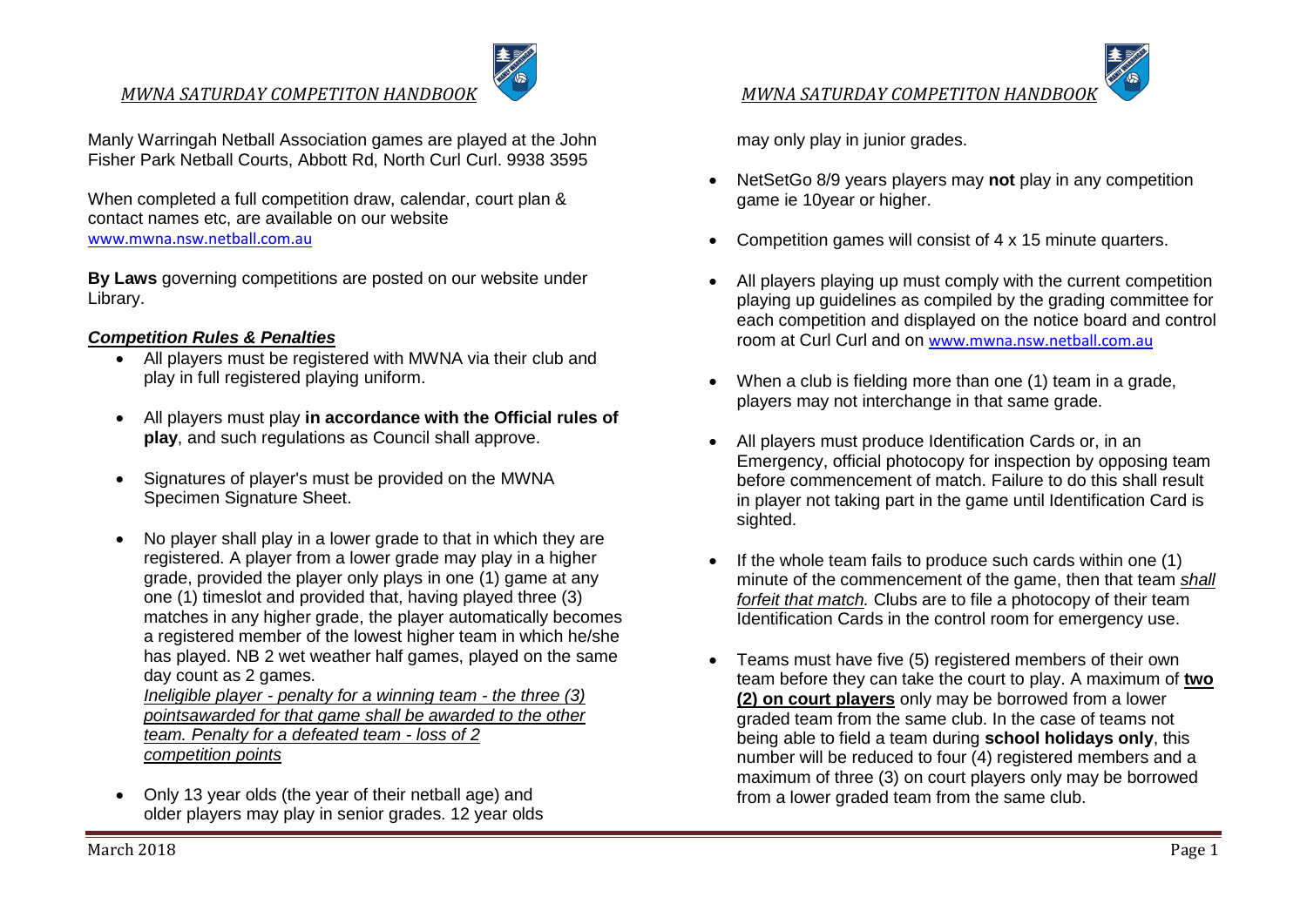## *MWNA SATURDAY COMPETITON HANDBOOK MWNA SATURDAY COMPETITON HANDBOOK*



- Player's must sign alongside their printed name on the score sheet, prior to the match. Signatures must be as per specimen signature on their ID cards.
- If a player does not sign against his/her printed name on the score sheet, then it will be taken that the player did not play.
- Incomplete score sheets may result in loss of points.
- A team winning by forfeit shall return score sheet, signed by at least five (5) players, to the Duty Official to claim the forfeit, unless official notification of the forfeit has been received by the competition Secretary.
- The Umpires shall have the power to veto any article of attire that may be considered dangerous or, that is contrary to the registered uniform, including taped nails and jewellery which is not acceptable in MWNA games. Refer Official Rules of Netball - Rule 5.1.1 (iv). This is a matter of player safety.

## **THE DECISIONS OF THE UMPIRES SHALL BE FINAL AND SHALL BE GIVEN WITHOUT APPEAL**

# *Wet Weather*

Players should turn up to play unless:- MWNA advise closure of the grounds or cancellation of games via MWNA Facebook page.

# *Wet Weather Make Up Games*

When a week is missed – the following week, two x half games are played, **(EXCEPT IN PUBLIC SCHOOL HOLIDAYS, when they will be played the first game after school is resumed).** 

The game of the date is played first half and the wet week the second half game. Teams go to the court and time indicated on the date in the official fixtures and are directed on the score sheet to the court for the second half game. **NB** this format is taken as TWO games for points or

loss of points and TWO games played. Umpires for this current date control the two half games on their allocated court.

## **NetSetGo 8/9 years games are not made up – they strictly play to the game of the day.**

# *Point Score*

is updated on our web site [www.mwna.nsw.netball.com.au](http://mwna.nsw.netball.com.au/) Points shall be awarded in competition matches as follows: Three (3) points for a win Two (2) points for a draw One (1) point for a loss Three (3) points for a forfeit win Nil (0) points for a forfeit loss Nil (0) points for a bye

When two half games are played

a. A team forfeiting that day's play shall be deemed to have incurred two (2) forfeits.

b. A player borrowed by a team for that day's play shall be deemed to have played two (2) games with that team.

# *Finals - Winter Competition*

A player must have played three (3) competition games with his/her club to be eligible to play the semi-finals, finals or grand finals.

Once a player has participated in any game of the final series with any one team, he/she may NOT play with any other team in that final series.

# *Allocation of Umpires*

Neutral umpires are allocated to all games except NetSetGo 8/9 years games. EACH CLUB provides two (2) umpires for each game rostered. Umpires are required to check off at the Umpires' Control at least 15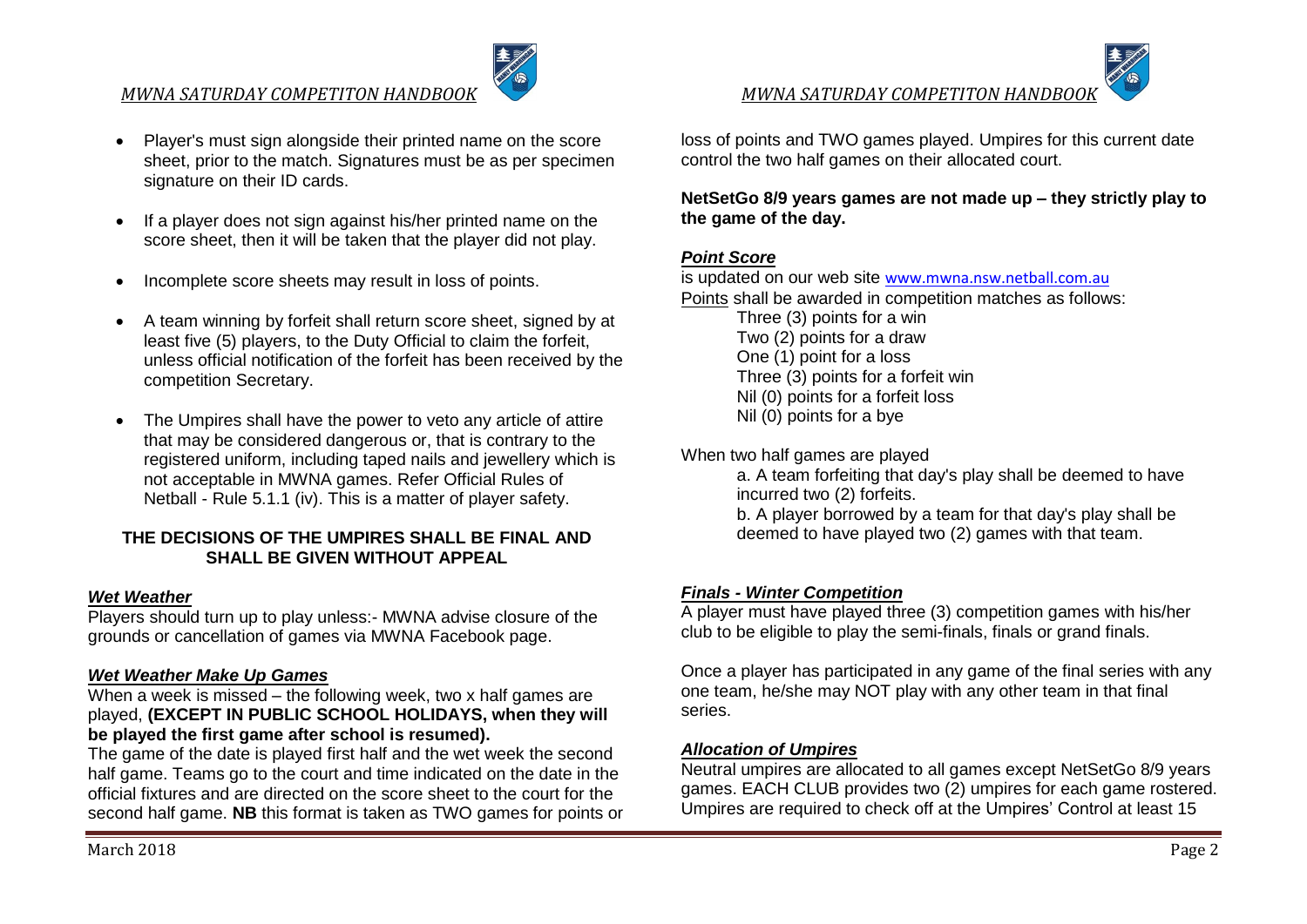## *MWNA SATURDAY COMPETITON HANDBOOK MWNA SATURDAY COMPETITON HANDBOOK*

minutes prior to the game. No junior umpires are permitted to umpire a Senior game unless approved by the MWNA Umpires Committee in advance.

#### *Umpiring Penalties*

Failure to check off and complete umpiring or stand-by duties will:

- result in the Club rostered for that game having to fulfil two Umpiring penalties;
- all penalties must be cleared within 3 playing days after penalty incurred but at the end of the season all penalties MUST be cleared by Game 14;
- if penalties are not cleared in the due time each offender will be fined \$50 per uncleared penalty and the team will lose two points for each offender for each offence;
- a penalty incurred by a senior may only be cleared by a senior player or badged umpire but a junior penalty can be cleared by any player capable of umpiring.

#### *Players and Spectators*

Litter is not to be left at the grounds, please place all rubbish in the bins provided.

The public must comply with Warringah Council Smoking Ban for sporting fields, parks and playgrounds and people must refrain from smoking around the netball courts.

MWNA identifies dogs as a safety hazard around the courts. Please do not bring your dogs to Netball.

Bulky items ie chairs, prams, bikes, scooters, umbrellas are also a safety hazard between the courts. Please ensure that these are not between courts.

Players and spectators are asked not to park their cars across driveways or in hazardous places or in the designated section for ambulances. Rangers do patrol these areas and issue fines. Use of the kiss and drop zone in Abbott Road is encouraged.

#### *NetSetGo 8/9 years*

NetSetGo games will consist of 4 x 10 minute quarters.

Before the games can start a team official is to collect the NetSetGo 8/9 years folder from control, then the rings from the downstairs NetSetGo ring room, returning them to their respective locations at the end of the game.

Please indicate on the player indicator sheets the players participating that day by printing their names in the space provided. Signatures are not required.

NO points are recorded for NetSetGo 8/9 years and scoring is to NOT to take place.

An initiation talk to new NetSetGo 8/9 years parents is held each year early in the season as advised in the Calendar.

*Stoppages*: The umpires may hold time for blood when noticed or for injury/illness when requested by an on court player. The player concerned must leave the court within 30 seconds and receive any treatment off the court. Only the Primary Care Person/s are allowed on the court to assess the player's medical condition and to assist the player from the court. No other Team Official is permitted on court. **"No added injury/illness time is allowed, except in the finals series, when the Timekeeper must note the stoppage and ensure that this time is played at the end of the quarter in which it occurred."**

During the stoppage both teams may make substitutions and/or team changes provided this is completed within the time allowed by the